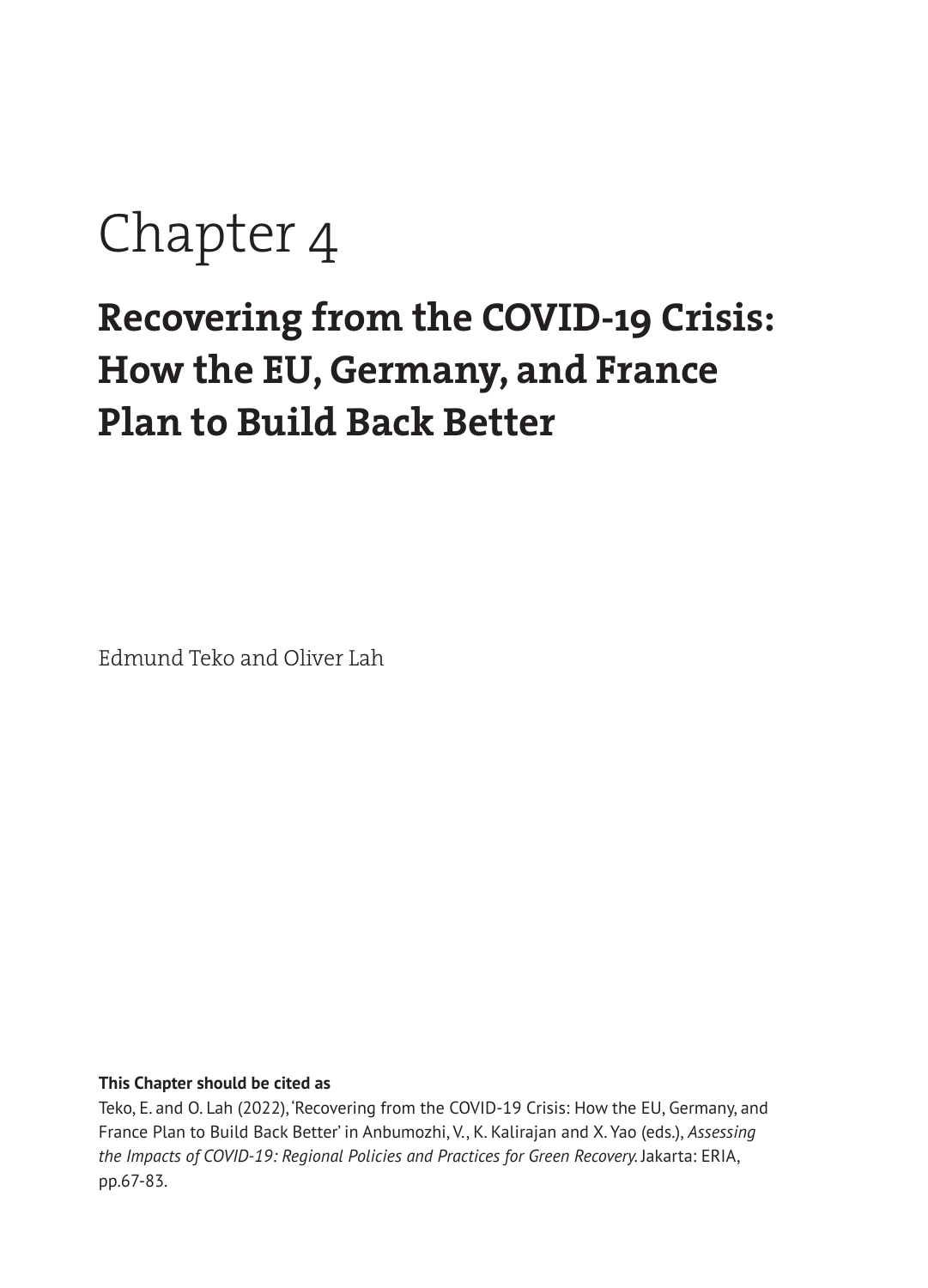# Chapter 4

**Recovering from the COVID-19 crisis: How the EU, Germany, and France Plan to Build Back Better** 

Edmund Teko and Oliver Lah

Technische Universität Berlin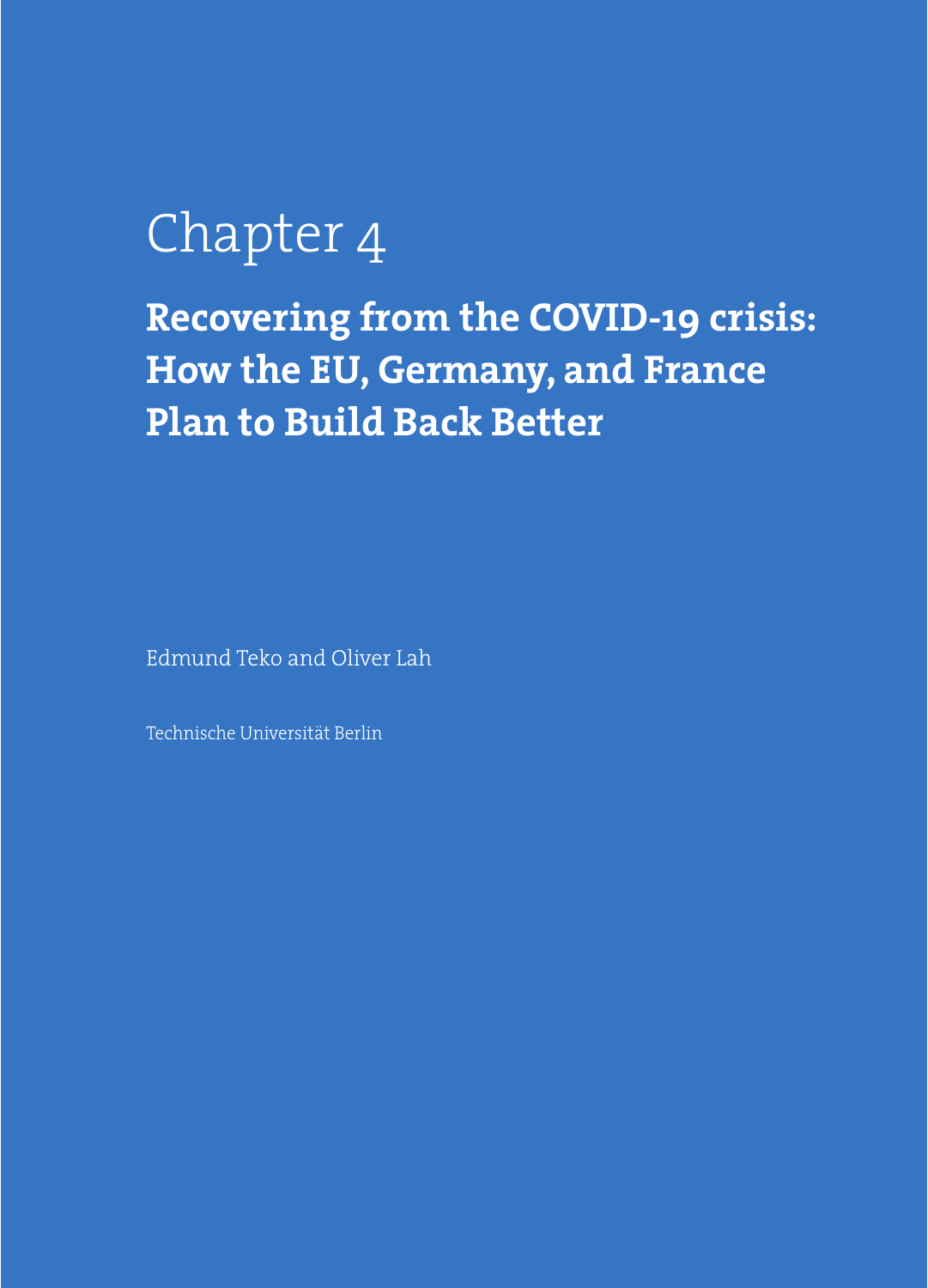## **Chapter 4: Recovering from the COVID-19 Crisis : How the EU, Germany, and France Plan to Build Back Better**

| 1. Introduction                                               | 69 |
|---------------------------------------------------------------|----|
| 2. COVID-19 Pandemic in the EU                                | 69 |
| 3. Economic Impact of COVID-19 in the EU, France, and Germany | 70 |
| 4. Recovery Packages in the EU, France, and Germany           | 74 |
| 5. Outlook and Expected Outcomes                              | 79 |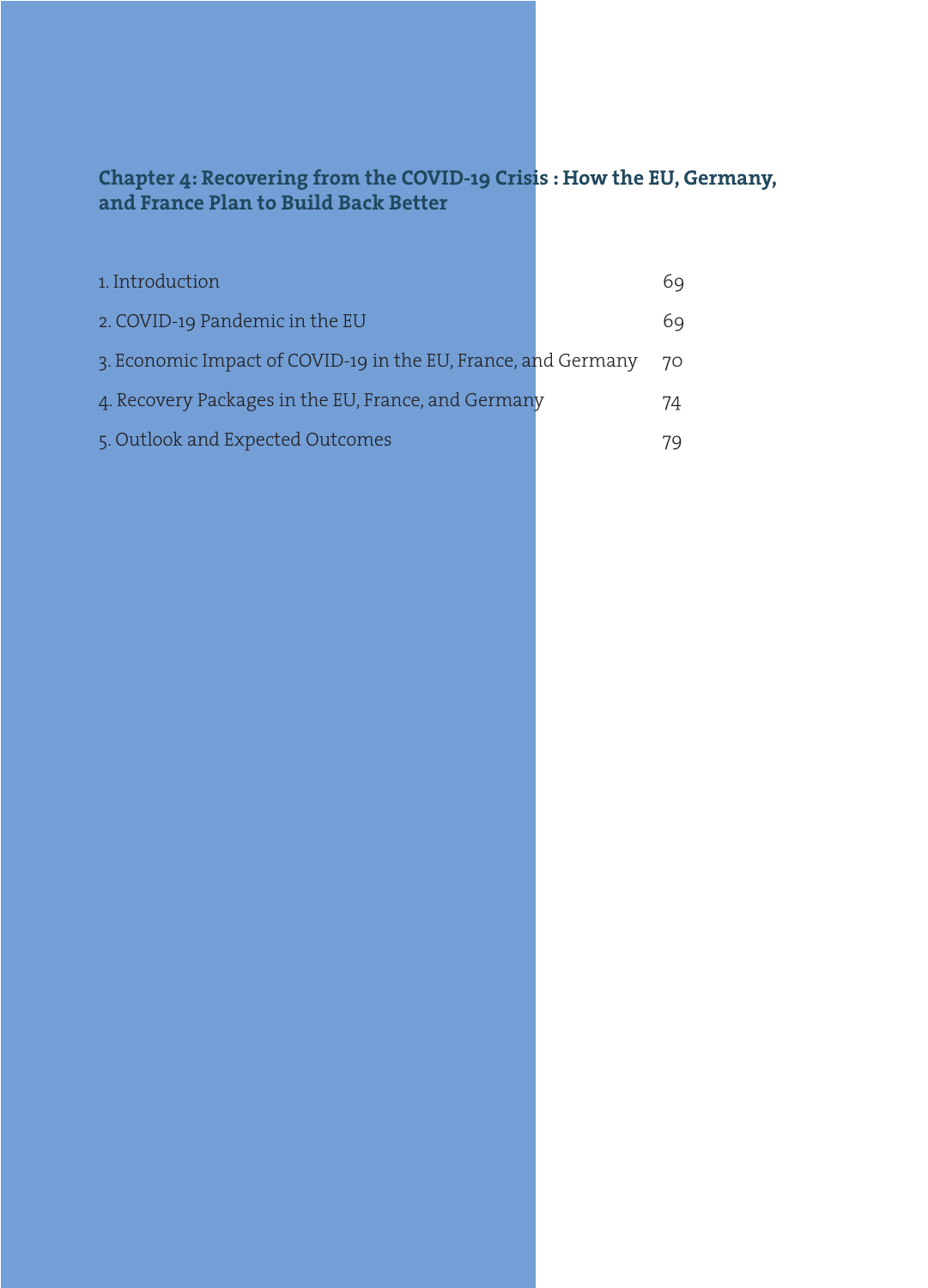### **1. Introduction**

The novel coronavirus disease (COVID-19) pandemic posed enormous challenges to all people and governments across the world, wrecking health systems and economic sectors in both developing and developed countries. In the European Union (EU), as in other regions of the world, the pandemic constituted a major obstacle to socioeconomic progress, especially as countries struggled to cope with the sudden and rising cases of COVID-19 infections. Nevertheless, governments have had to take decisive actions to mitigate the negative impacts of the pandemic on their respective economies. Whilst attempting to address these impacts, there are concerns that recovery investments should not only tackle economic sectors but should also be aligned to green development goals and objectives. Some regions and countries of the world have started providing stimulus packages and programmes expected to revamp economies and restore jobs whilst safeguarding the environment. This paper presents highlights of plans laid down by the EU and its members to recover from the crisis and draw a path towards recovery. The paper also summarises green recovery plans from France and Germany, both of which have largely led efforts at the national and union levels.

# **2. COVID-19 Pandemic in the EU**

#### **Pandemic situation at the EU level**

By mid-January 2020, the European Centre for Disease Prevention and Control (ECDC), an agency of the European Union, published its first risk assessment of the novel coronavirus that was detected in China's Wuhan region in December 2019 (ECDC, 2020b). At that time, no cases of the virus were reported in the EU. The first cases in the EU were detected in France and Germany; by the time the World Health Organization (WHO) declared on 30 January 2020 that the outbreak of the novel coronavirus constituted a public health emergency of global concern (WHO, 2020b), several EU countries had reported cases. The trend in infection cases and deaths rose quickly through the months of February and March: on 11 March 2020, the WHO declared COVID-19 a global pandemic (WHO, 2020c). This prompted governments in the EU and across the world to institute public health measures and temporary policies, all of which have had socio-economic implications on livelihoods.

Initial responses to the COVID-19 situation were made both at the national and EU levels. To consolidate efforts, the EU rallied its members towards coordinated actions to save lives and protect their health and wellbeing. Largely, the EU's response aimed to limit the spread of the virus; ensure the provision of medical equipment; promote research for treatments and vaccines; and support jobs, businesses, and the economy (European Council, 2020b).

Starting in late 2020, the main focus in the EU was on the roll-out of the vaccination campaign with a prioritisation of vulnerable groups. After this, starting in March 2021, the adult population was called to be vaccinated;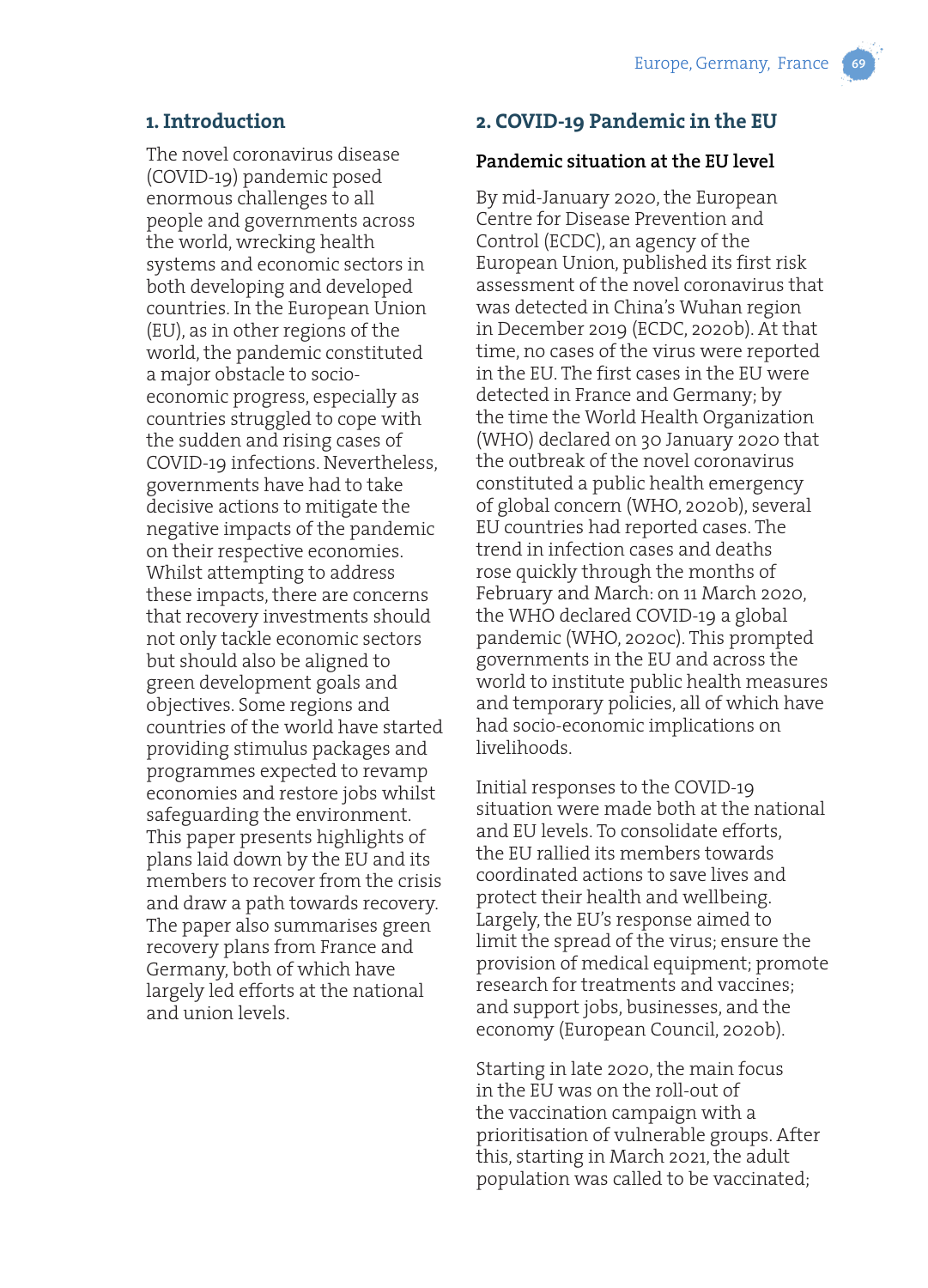since summer 2021, children starting with those age 12 have been immunised. From August 2021 onwards, 70% of the adult population in the EU have been vaccinated. While caution remains and some restrictions are still in place, economic recovery has picked up speed.

# **3. Economic Impact of COVID-19 in the EU, France, and Germany**

#### **Impact on jobs**

Measures to curb the pandemic at the initial stages included restrictions on social gatherings; in many cases, countries and cities imposed total lockdowns that shuttered almost all economic activities. Consequently, a great proportion of the populace experienced reduced working hours and many job losses were reported as employers and companies began to experience the economic brunt of the pandemic on their operations. Compared to previous years, unemployment rates in EU increased in 2020 and have been projected to range from as low as 2.7% (in Switzerland) to as high as 22.3% (in Greece). The EU unemployment rates were estimated at 7.2% in July 2020, rising from a low of 6.4% in March 2020. An interactive page created by the European Data Portal for COVID-19 based on data from the International Monetary Fund (IMF) projected that EU unemployment rates would remain amongst the highest in advanced countries even in 2021, but would see some reductions from 2020 figures, with Greece still recording the highest unemployment rate of 19% (European Data Portal, 2020).

Major job cuts were recorded in the transport and energy sectors, with giant EU industry players such as Airbus, Air France, Lufthansa, Tui, Scandinavia Airlines, Renault, and a host of energy sector employers across the region announcing big job cuts (Davies and Tidey, 2020). In France, for instance, Renault announced a

4,600-job cut, with an expected 15,000 job reductions globally. Similarly, Airbus revealed a plan to slash 5,100 jobs in Germany and 5,000 jobs in France due to delays in orders from airlines whose activities have largely been grounded because of the COVID-19 situation. Other large companies like Air France, Tui, and Lufthansa planned to reduce 7,500, 8,000, and 22,000 jobs, respectively. These phenomenal disruptions in the labour economy called for interventions from governments.

The pandemic also led to changes in work-life situation, as working from home, teleworking, and e-services have grown, especially in the peak period, where stringent restrictions were placed on the movement of people. An e-survey conducted by Eurofound entitled Living, Working and COVID-19 provides a glimpse of the impact of the pandemic on working lives within the EU (Eurofound, 2020).

Figure 4.1 shows the percentage of survey respondents who indicated that they started working from home due to the COVID-19 pandemic. As many as 65% of workers in some EU countries like Finland and Belgium had to work from home as a result of the pandemic. Germany and France also had 35%–40% of workers working from home.

From April 2021 onwards, with immunisation rates rising, test stations being implemented, and cases decreasing, many workers could return to their offices. Precaution remains in place, such as keeping distance and wearing a face mask.

#### **Impact on economic growth**

The COVID-19 pandemic has taken a great toll on most EU economic sectors, including agriculture, manufacturing, and tourism. Save for four countries that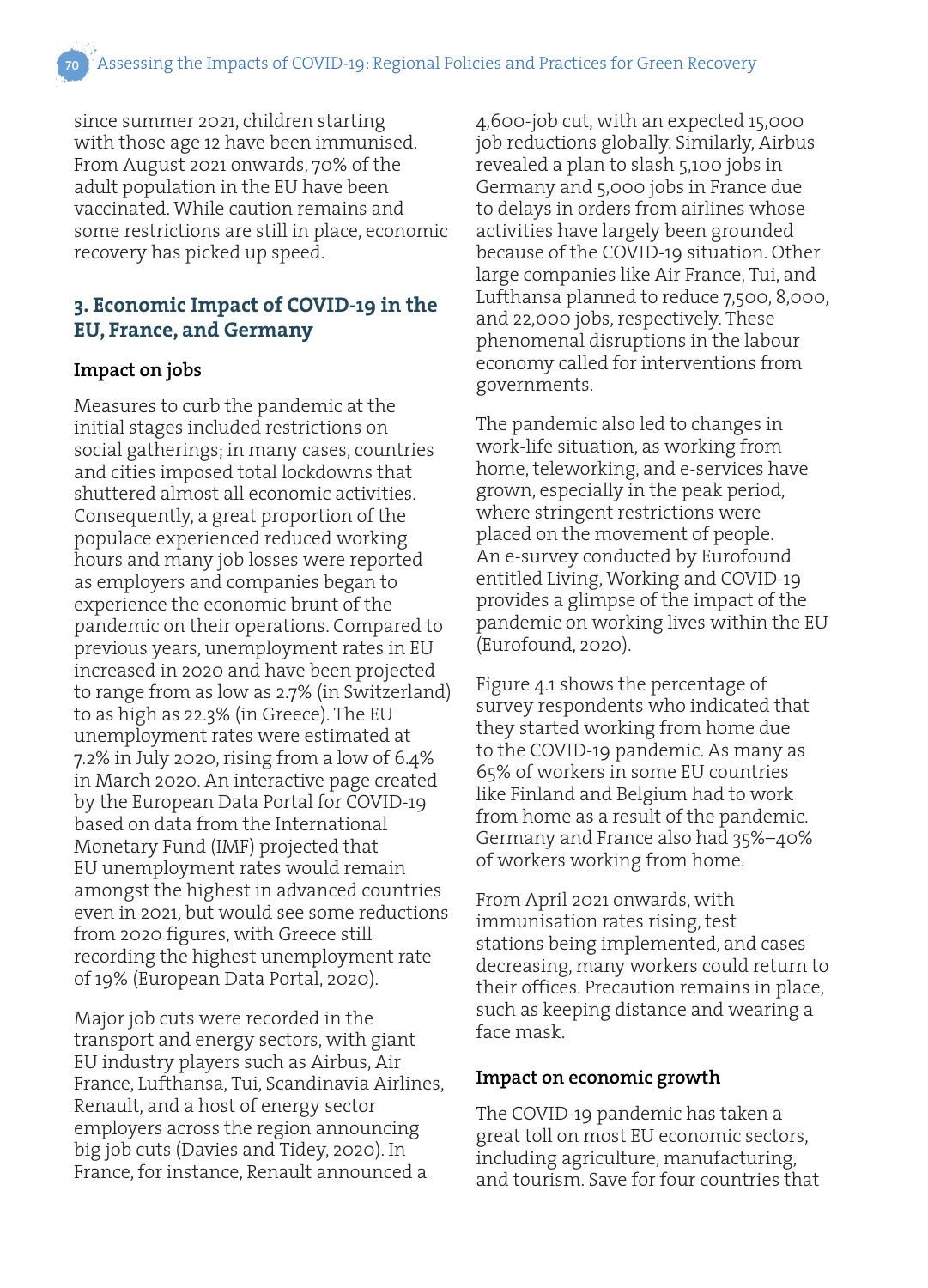

## **Figure 4.1 Percentage of Workers in the EU Working from Home Due to the COVID-19 Pandemic in April/May 2020**

Source: Eurofound, 2020.

experienced stable or expanded economic yields, the EU recorded contracted economic outputs according to the European Economic Forecast (Summer 2020) conducted by the European Commission (European Commission, 2020b). In the first quarter of 2020, the EU's gross domestic product (GDP) contracted by an average of 3.2% compared to the last quarter of 2019.

France and Germany recorded negative growth of -5% and -2.2%, respectively. These figures are projected to worsen by the end of 2020, with the EU's GDP forecast to reduce by -8.3% compared to the previous year. It is also reported that losses in GDP correlated highly with reductions in employment rates, especially in EU regions which depend largely on tourism, a major sector massively hit by the pandemic (European Commission, 2020c). Projections by the Organisation for Economic Cooperation and Development (OECD), as

depicted in Figure 4.2, also forecast contracted growth for the EU, Germany, and France in the first quarter of 2020.

Since the start of 2021, the contraction of GDP was milder than expected and falling numbers of new infections and hospitalisations have enabled EU Member States to reopen their economies. Thanks to the vaccination campaign, consumption has seen a considerable recovery, and tourism within the EU is beginning to recover. However, there are still temporary shortages of key components, e.g. semiconductors, and rising costs, which affect the manufacturing sector (European Commission 2021).

GDP in the EU is forecast to grow by 4.8% in 2021 and 4.5% in 2022 (European Commission 2021).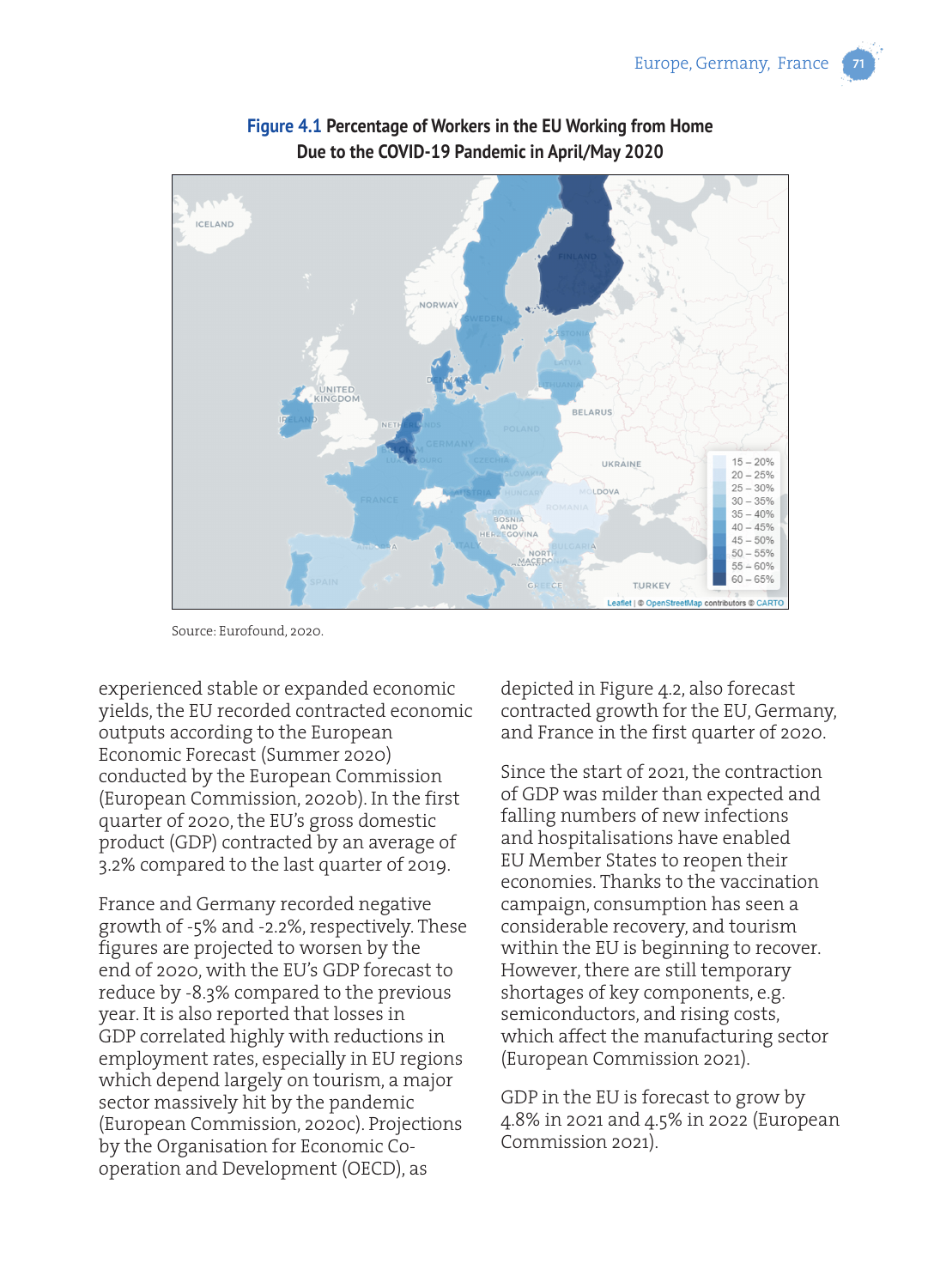| <b>OECD Interim Economic Outlook Forecasts, 2 March 2020</b><br>Real GDP growth<br>Year-on-year % change                                                                                                                                          |        |                                  |                                  |                                  |                           |  |
|---------------------------------------------------------------------------------------------------------------------------------------------------------------------------------------------------------------------------------------------------|--------|----------------------------------|----------------------------------|----------------------------------|---------------------------|--|
|                                                                                                                                                                                                                                                   |        |                                  |                                  |                                  |                           |  |
|                                                                                                                                                                                                                                                   | 2019   | <b>Interim EO</b><br>projetcions | <b>Interim EO</b><br>projetcions | <b>Interim EO</b><br>projetcions | Interim EO<br>projetcions |  |
| World <sup>1</sup>                                                                                                                                                                                                                                | 2.9    | 2.4                              | $-0.5$                           | 3.3                              | 0.3                       |  |
| $G20^{1,2}$                                                                                                                                                                                                                                       | 3.1    | 2.7                              | $-0.5$                           | 3.5                              | 0.2                       |  |
| Australia                                                                                                                                                                                                                                         | 1.7    | 1.8                              | $-0.5$                           | 2.6                              | 0.3                       |  |
| Canada                                                                                                                                                                                                                                            | 1.6    | 1.3                              | $-0.3$                           | 1.9                              | 0.2                       |  |
| Euro area                                                                                                                                                                                                                                         | 1.2    | 0.8                              | $-0.3$                           | 1.2                              | 0.0                       |  |
| Germany                                                                                                                                                                                                                                           | 0.6    | 0.3                              | $-0.1$                           | 0.9                              | 0.0                       |  |
| France                                                                                                                                                                                                                                            | 1.3    | 0.9                              | $-0.3$                           | 1.4                              | 0.2                       |  |
| Italy                                                                                                                                                                                                                                             | 0.2    | 0.0                              | $-0.4$                           | 0.5                              | 0.0                       |  |
| Japan                                                                                                                                                                                                                                             | 0.7    | 0.2                              | $-0.4$                           | 0.7                              | 0.0                       |  |
| Republic of Korea                                                                                                                                                                                                                                 | 2.0    | 2.0                              | $-0.3$                           | 2.3                              | 0.0                       |  |
| Mexico                                                                                                                                                                                                                                            | $-0.1$ | 0.7                              | $-0.5$                           | 1.4                              | $-0.2$                    |  |
| Turkey                                                                                                                                                                                                                                            | 0.9    | 2.7                              | $-0.3$                           | 3.3                              | 0.1                       |  |
| United Kingdom                                                                                                                                                                                                                                    | 1.4    | 0.8                              | $-0.2$                           | 0.8                              | $-0.4$                    |  |
| <b>United States</b>                                                                                                                                                                                                                              | 2.3    | 1.9                              | $-0.1$                           | 2.1                              | 0.1                       |  |
| Argentina                                                                                                                                                                                                                                         | $-2.7$ | $-2.0$                           | $-0.3$                           | 0.7                              | 0.0                       |  |
| Brazil                                                                                                                                                                                                                                            | 1.1    | 1.7                              | 0.0                              | 1.8                              | 0.0                       |  |
| China                                                                                                                                                                                                                                             | 6.1    | 4.9                              | $-0.8$                           | 6.4                              | 0.9                       |  |
| India $3$                                                                                                                                                                                                                                         | 4.9    | 5.1                              | $-1.1$                           | 5.6                              | $-0.8$                    |  |
| Indonesia                                                                                                                                                                                                                                         | 5.0    | 4.8                              | $-0.2$                           | 5.1                              | 0.0                       |  |
| Russia                                                                                                                                                                                                                                            | 1.0    | 1.2                              | $-0.4$                           | 1.3                              | $-0.1$                    |  |
| Saudi Arabia                                                                                                                                                                                                                                      | 0.0    | 1.4                              | 0.0                              | 1.9                              | 0.5                       |  |
| South Africa                                                                                                                                                                                                                                      | 0.3    | 0.6                              | $-0.6$                           | 1.0                              | $-0.3$                    |  |
| Note: Projection based on information available up to February 28. Difference from November 2019 Economic Outlook in percentage points, based on<br>rounded figures.<br>1 Angrenate using moving nominal GDP weights at purchasing nower parities |        |                                  |                                  |                                  |                           |  |

#### **Figure 4.2 Economic Growth Forecasts in OECD Countries**

1. Aggregate using moving nominal GDP weights at purchasing power parities.

2. The European Union is a full member of G20, but the G20 aggregate only include countries that are also members in their own right.

3. Fiscal years, starting in April.

GDP = gross domestic product, EO = economic outlook, OECD = Organisation for Economic Co-operation and Development. Source: OECD, 2020.

**Impact on energy and environment**

The COVID-19 pandemic has had an impact on energy investments in the EU as energy companies rescinded new investments because of declining demand (Eurelectric, 2020). In some EU countries, governments have had to institute a moratorium on bill payments since economic difficulties caused

by the health crisis made it difficult for consumers to pay for energy. Though the EU considered its energy sector (considered as crucial for economic recovery) to be resilient even through the pandemic period, it acknowledges the potential detrimental impacts of COVID-19. The EU, through consultations with member states, drew conclusive statements on responses to the COVID-19 pandemic in its energy sector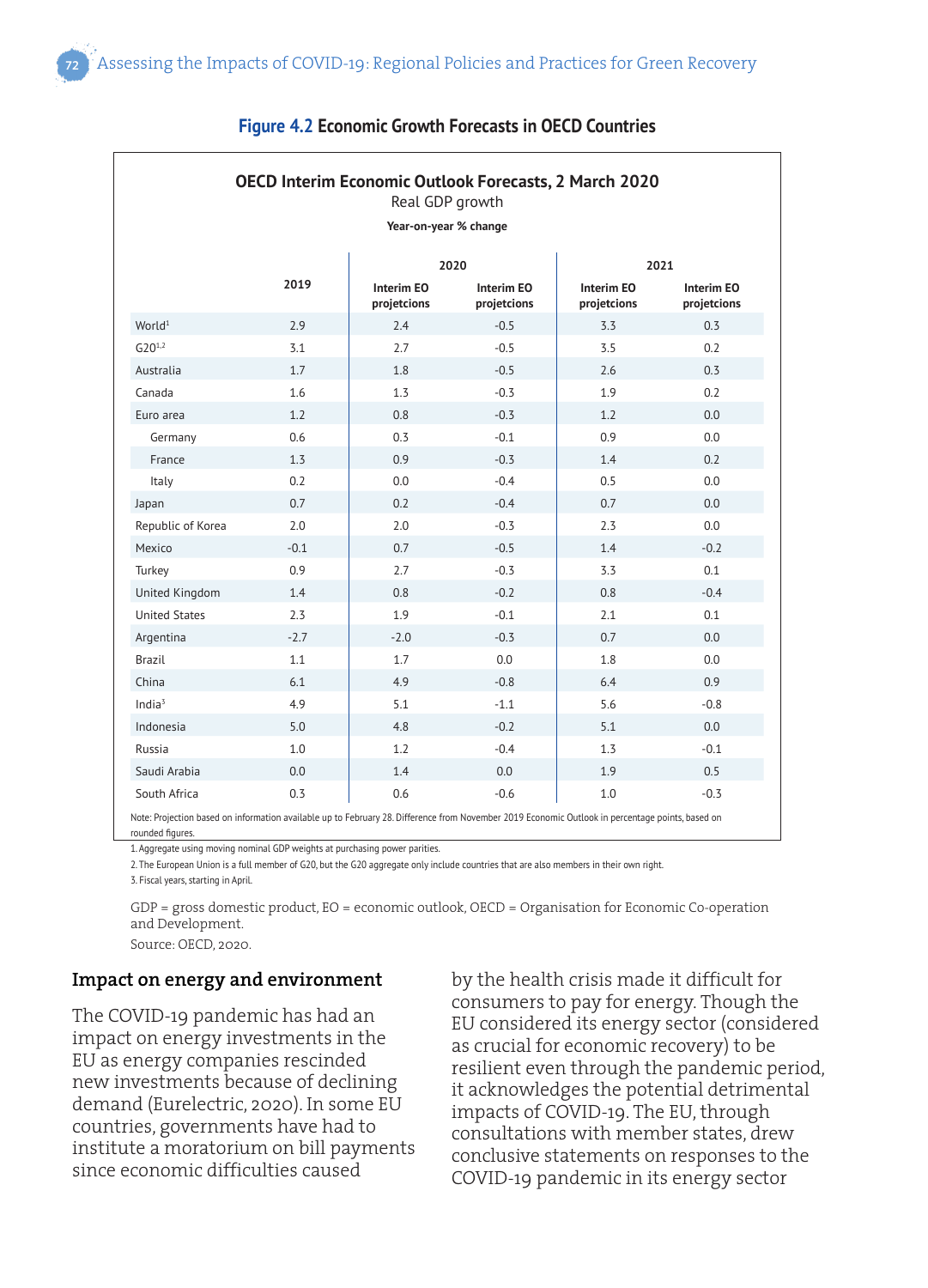(European Council, 2020a). The statement emphasises that 'the energy sector will require investments, particularly in energy efficiency (including renovation of buildings and heating and cooling systems), renewable energy (including offshore), integration of the energy systems, energy storage, electrification, cross-border interconnections and digitalisation as well as for completing key energy infrastructure projects that intend to help the EU achieve its energy policy and climate objectives' (European Council, 2020a).

Regarding the environment, the European Space Agency (ESA) reported that there was reduction in nitrogen dioxide concentration over Europe in March 2020 compared to the same period in 2019 as depicted in Figure 4.3. Bigger cities such as Paris, Madrid, Barcelona, Milan, and Rome recorded the highest drop in nitrogen dioxide (ESA, 2020a). Apart from weather conditions, nitrogen dioxide, which has harmful impacts on human health, concentrates as the result of emissions from power plants, vehicles, and other industrial activities.



**Figure 4.3 Nitrogen Dioxide Concentration over Europe**

Source: ESA, 2020a.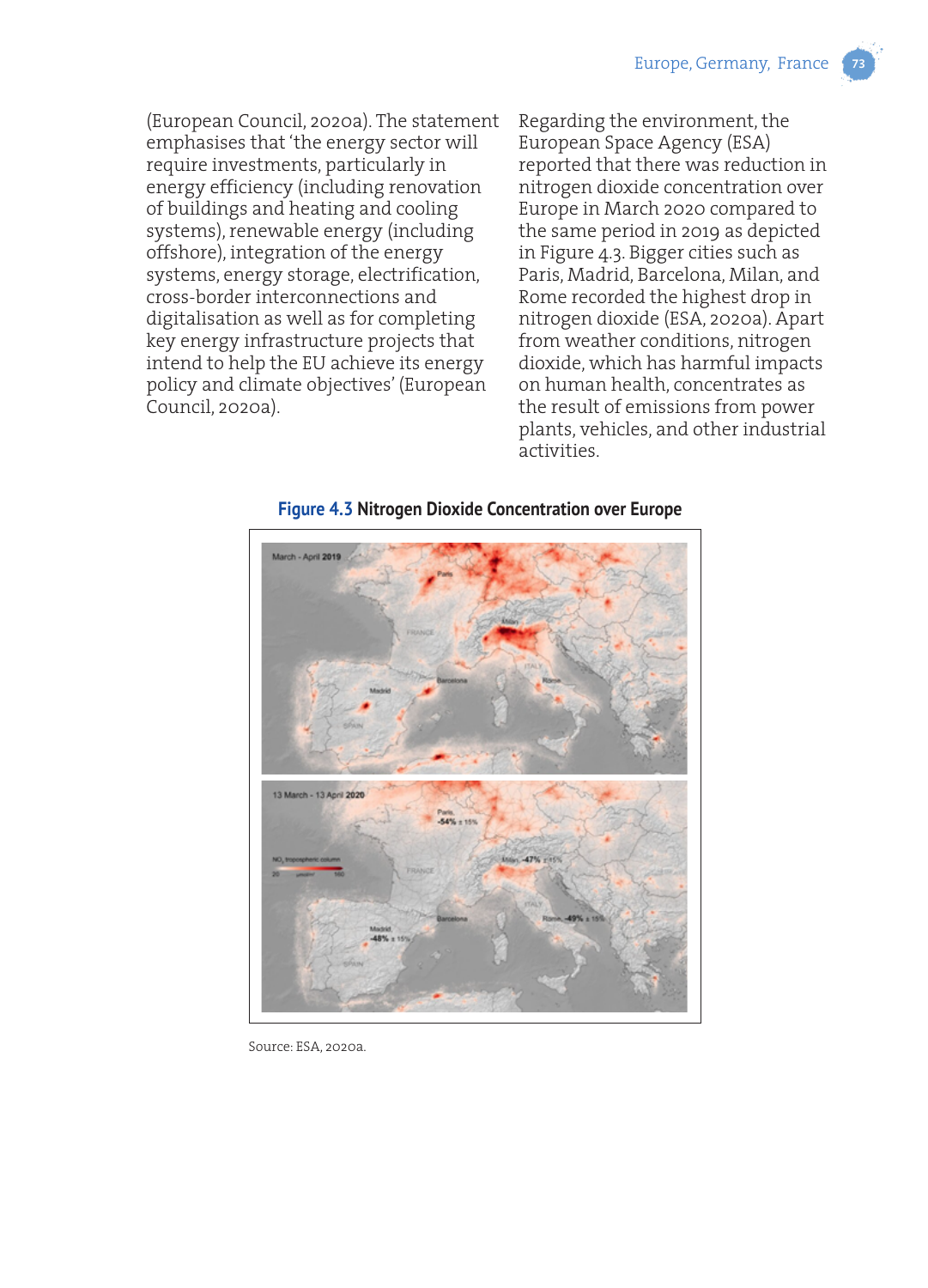The phenomenon as presented by ESA suggests that there were reduced operations related to such activities within the EU, especially during the peak of the pandemic. Similar observations were made in other parts of the world, for example, in China, where nitrogen dioxide concentration over the country reduced significantly throughout the height of the pandemic when strict quarantine measures were imposed (ESA, 2020b).

# **4. Recovery Packages in the EU, France, and Germany**

#### **Green Recovery at the EU Level**

The impacts of COVID-19 on global and national economies have been unprecedented and have transformed some well-performing economies to near collapse. Efforts to recover have been expressed in recovery packages, programmes, and plans carved by national and local governments. The extent to which these measures address the ailing economies whilst protecting climate gains remains a topic of discussion, especially as concerns grow over the potential damage any massive economic restructure requiring intensive infrastructural development could cause to the environment. This paper summarises the EU's strategies and highlights key aspects of the plans intended to address climate concerns as it commits to ensuring that its economic recovery efforts do not harm its climate goals and objectives.

The EU's recovery plan has comprehensive details, particularly on green transition investments, as well as measures targeted at supporting youth, protecting jobs, and modernising healthcare systems. Recovery efforts by the EU are combined into its traditional Multiannual Financial Framework (MFF) and a specific recovery effort under the theme Next Generation EU (NGEU). In this sense, the MFF and the NGEU will run concurrently starting from 2021 to 2027. A total budget estimated at €1.8 trillion is allocated to this course (European Council, 2020c). Figure 4.4 depicts the total budget estimates expected to help revitalise regions and sectors that are most hit by the crisis. According to the EU, both NGEU and MFF will help transform it through its major policies, particularly the European Green Deal, the digital revolution, and resilience.

Of interest in this paper are the recovery aspects that focus on helping achieve climate objectives. It is worth mentioning that explicit provisions are made by the EU to ensure that climate actions are mainstreamed in policies and programmes of Member States financed under the MFF and NGEU. These policies are expected to comply with EU's objective of attaining climate neutrality by 2050 and achieving the Union's new 2030 climate targets. To this end, this paper summarises the following features of EU's MFF and NGEU:

- 30% of all expenditures from NGEU and MFT are to be allocated to climate actions
- Annual reporting on climate expenditure by the Commission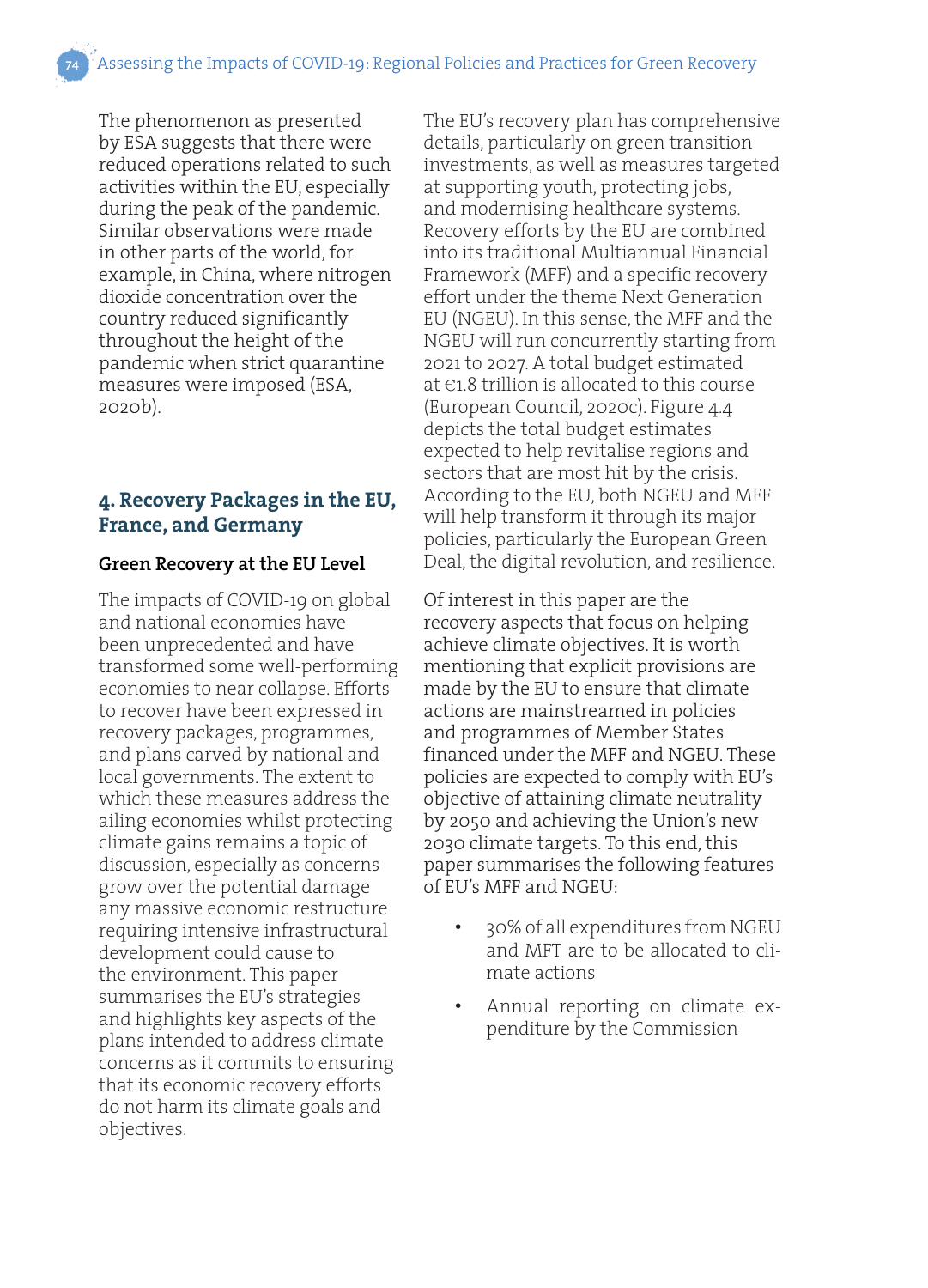

#### **Figure 4.4 EU Recovery package estimates**



 $\checkmark$  Comply with EU climate neutrality by 2050

gets

 $\checkmark$  Be consistent with Paris Table 4.1). Agreement objectives

• Creation of a Just Transition Mechanism, including a Just Transition Fund to address socio-economic consequences of Full access to the Fund is, however, dependent on Members' commitment to contributing to EU's objective of achieving a climate-neutral EU by 2050.

The NGEU, which is in the form of grants and loans provided to Member States, comprises seven programme components addressing different sectors of the economy. Under one of these components, i.e. Recovery

• Programmes and projects car-and Resilience Facility (RRF), Member ried out by Member States must: States are required to prepare national  $\checkmark$  Contribute to achieving actions, as well as initiatives and the EU's new 2030 climate tar-projects that effectively contribute to recovery and resilience plans that include growth potential, job creation, and economic and social resilience the green and digital transition (see

achieving climate neutrality. sustainable development in sectors The various components and programmes of the MFF and corresponding summary actions are shown in Table 4.2. The MFF also contains elements relating to such transport, energy, digital, agriculture, amongst others.

> The EU also plans to continue supporting investments into largescale projects such as the new European Space programme, as well as the International Thermonuclear Experimental Reactor (ITER). A total budget of  $\in$ 13.2 billion and  $\in$ 5 billion have been allocated to the aforementioned projects, respectively.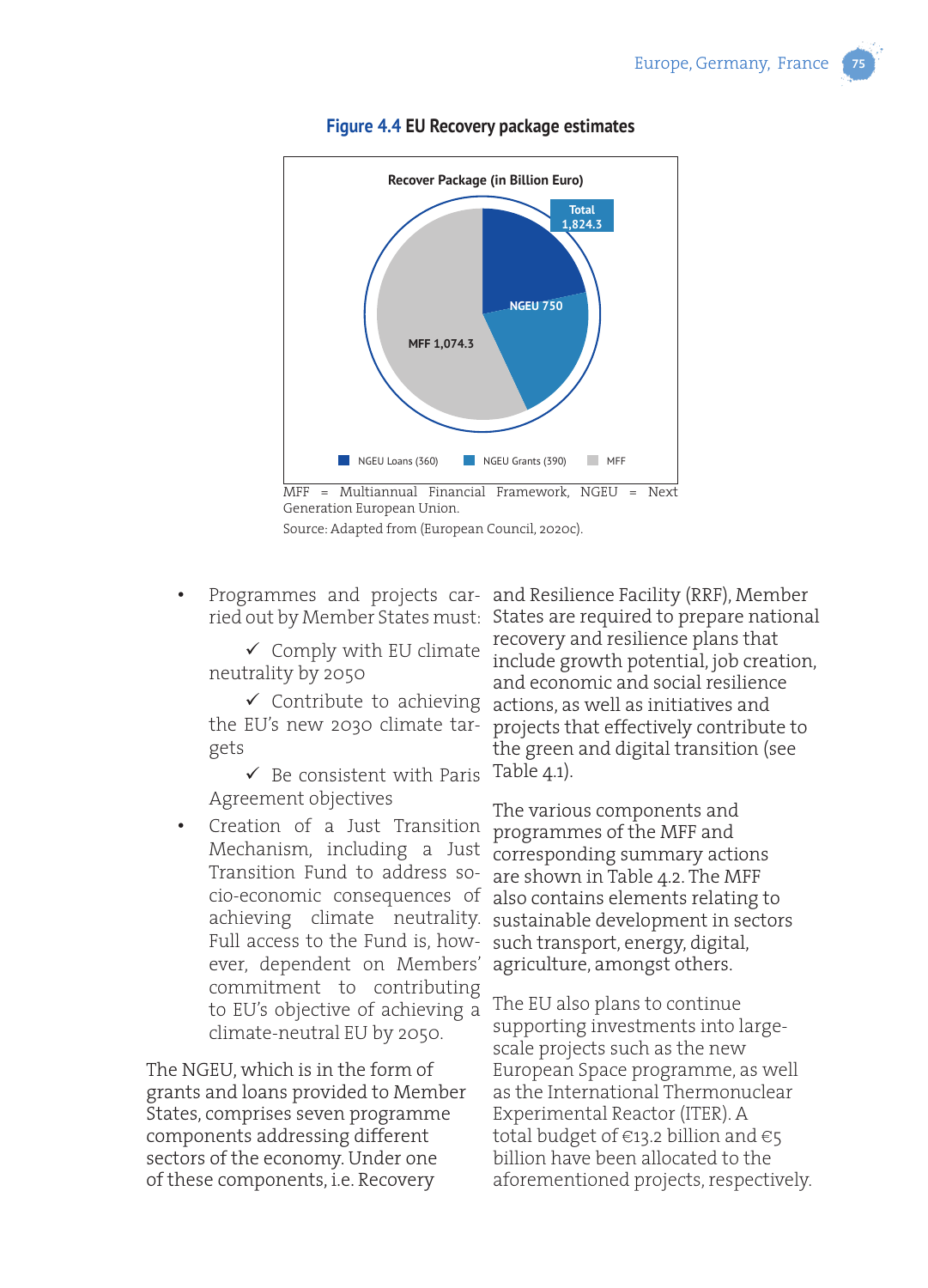| <b>NGEU Components/Programmes</b>      | <b>Total Budget (Billion Euro)</b>                     | Percentage (%) |
|----------------------------------------|--------------------------------------------------------|----------------|
| Recovery and Resilience Facility (RRF) | 672.5<br>$\cdot$ 360 - Ioans<br>$\cdot$ 312.5 - grants | 89.7           |
| ReactEU                                | 47.5                                                   | 6.3            |
| Horizon Europe                         | 5                                                      | 0.7            |
| InvestEU                               | 5.6                                                    | 0.7            |
| Rural Development                      | 7.5                                                    | 1.0            |
| Just Transition Fund (JTF)             | 10                                                     | 1.3            |
| RescEU                                 | 1.9                                                    | 0.3            |
| <b>TOTAL</b>                           | 750                                                    | 100.0          |

#### **Table 4.1 Components of the Next Generation Eurpean Union (NGEU)**

NGEU = Next Generation European Union.

Source: Adapted from European Council, 2020c.

#### **Table 4.2 Components of the Multinational Financial Framework (MFF)**

| <b>MFF Components /</b><br><b>Programmes</b> | <b>Total Budget</b><br>(Billion Euro) | Percentage<br>(%) | <b>Actions</b>                                                                                                                                                                                                                                                                                                                          |
|----------------------------------------------|---------------------------------------|-------------------|-----------------------------------------------------------------------------------------------------------------------------------------------------------------------------------------------------------------------------------------------------------------------------------------------------------------------------------------|
| Single Market,<br>Innovation and<br>Digital  | 132.781                               | 12.4              | Thermonuclear and Space programmes<br>Reinforce EU's Research, Science, and Innovation base<br>Mobilise public and private investment<br>High-performance and sustainable infrastructure in the<br>transport, energy, and digital sectors<br>High-performance computing, artificial intelligence, and<br>cybersecurity                  |
| Cohesion,<br>Resilience and<br>Values        | 377.768                               | 35.2              | Foster convergence, support investment, job creation and<br>growth. Reduce economic, social, and territorial disparities<br>within Member States and across Europe                                                                                                                                                                      |
| Natural Resources<br>and Environment         | 356.374                               | 33.2              | Deliver added value through a modernised, sustainable<br>agricultural, maritime and fisheries policy<br>Advance climate action and promote environmental and<br>biodiversity protection.                                                                                                                                                |
| Migration<br>and Border<br>Management        | 22.671                                | 2.1               | Coordinated action at EU level for management of<br>external borders, migration, and asylum                                                                                                                                                                                                                                             |
| Security and<br>Defence                      | 13.185                                | 1.2               | Actions in relation to internal security, crisis response, and<br>nuclear decommissioning                                                                                                                                                                                                                                               |
| Neighbourhood<br>and the World               | 98.419                                | 9.2               | Stronger coordination between external and internal<br>policies including the following:<br>2030 Agenda for Sustainable Development, the Paris<br>Climate Agreement, the EU Global Strategy, the European<br>Consensus on Development, the European Neighbourhood<br>Policy, Partnership Framework with third countries on<br>migration |
| European Public<br>Administration            | 73.102                                | 6.8               | Consolidate reforms and constantly improve efficiency and<br>effectiveness of the European Public Administration                                                                                                                                                                                                                        |
| <b>TOTAL</b>                                 | 1,074.3                               | 100.0             |                                                                                                                                                                                                                                                                                                                                         |

EU = European Union.

Source: Constructed based on (European Council, 2020c).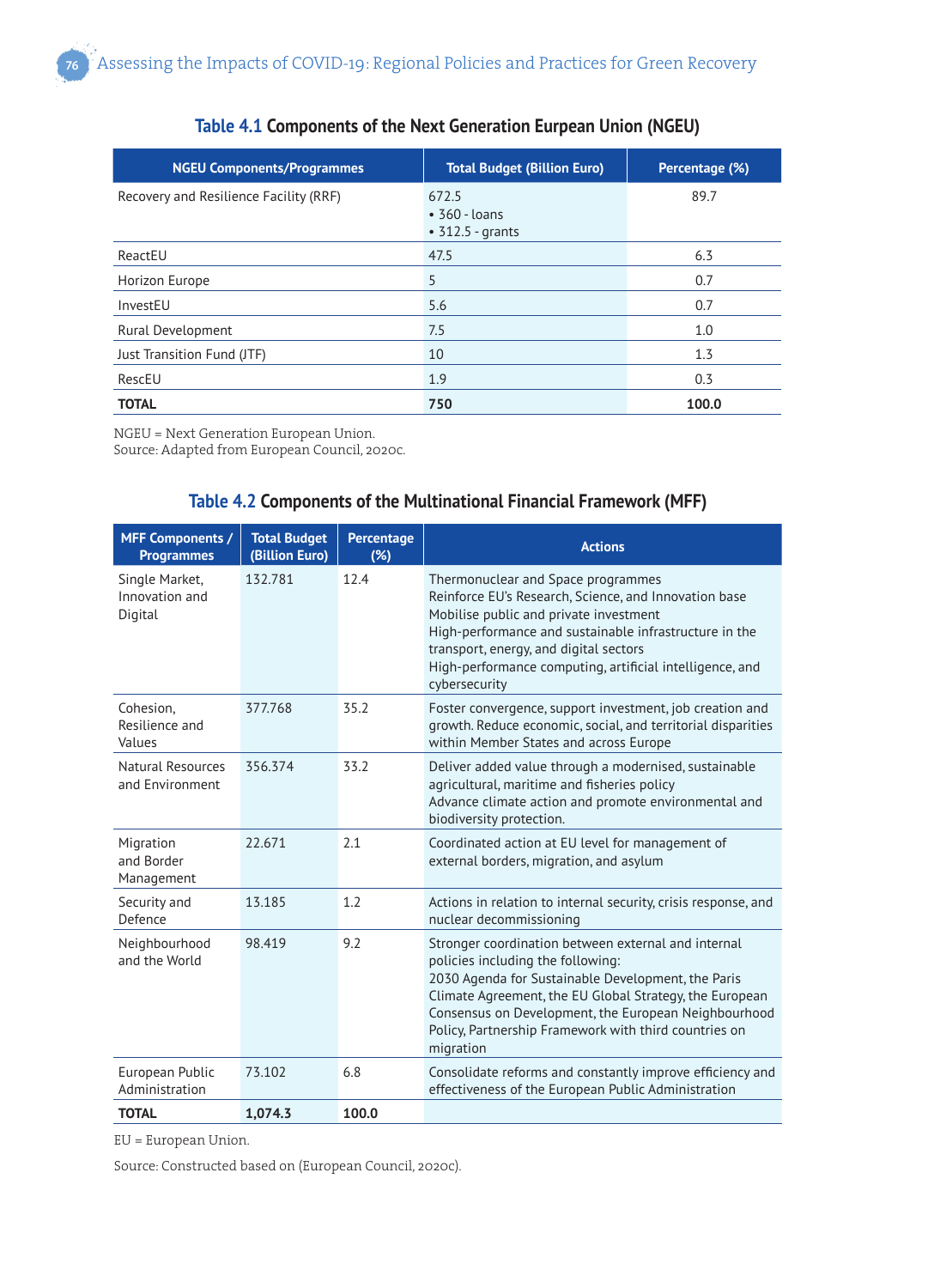These projects aim at safeguarding the EU's global and regional satellite navigation systems, which facilitate the observation of global phenomenon including conditions at sea, the

atmosphere, and climate change (Salini, 2020). The MFF and the NGEU are expected to go through approval stages in the second half of 2020 until the beginning of implementation in January 2021. Figure 4.5 shows the timeline of approval process.

#### **Figure 4.5 Timeline in MFF and NGEU Approval**



Source: European Commission, 2020a.

#### **Green Recovery in Germany**

Regarded as one of the best-performing and innovative economies in the world (Jamrisko and Lu, 2020), Germany has equally felt the economic burden from the COVID-19 pandemic. As mentioned previously, GDP in Germany suffered negative growth in the first quarter of 2020 as economic activities were extensively affected by COVID-19 restrictions. To save the economy and restore stability, German authorities outlined in June 2020 a comprehensive

2-year coronavirus economic recovery programme worth €130 billion to be rolled out in 2021 and 2022 (German Federal Ministry of Finance, 2020). The programme has three pillars in the form of: stimulus and crisis management package; future package; and international responsibility. This paper highlights the following measures which are directly linked to energy transition and climate policy.

• Government's capping of renewables levy to 6.5ct/kWh in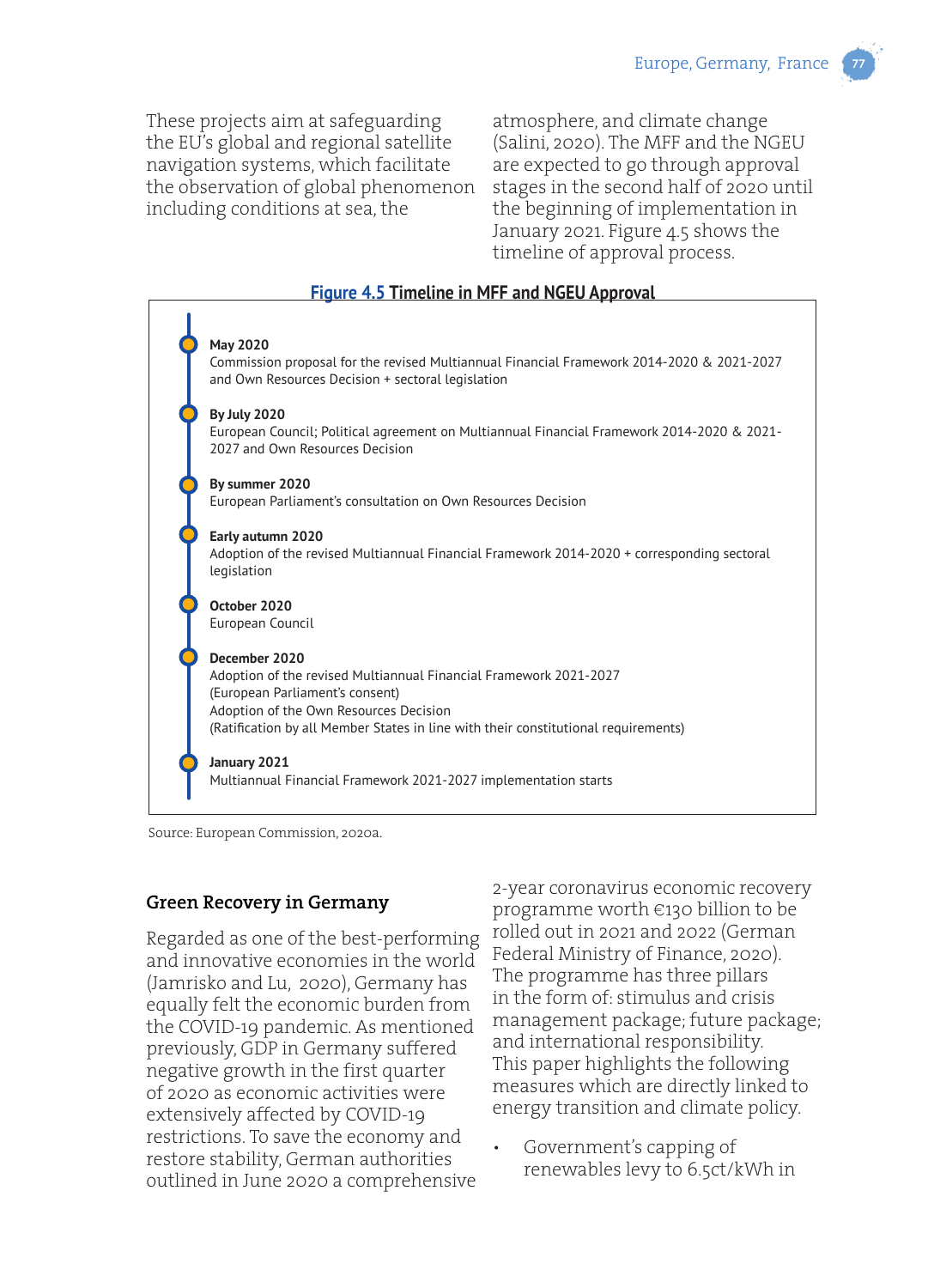2021 and 6ct/kWh in 2022 (€11 billion)

- Allocation of  $\epsilon$ 2 billion for a programme to increase investments in new technologies by carmakers and suppliers
- Expand government's share of the buyer's premium for e-cars until the end of 2021
- Setting up additional  $\epsilon$ 2.5 billion for expansion in e-car charging infrastructure and supporting research and development in electromobility and battery cell production
- Providing financial support for municipalities, including €2.5 billion for public transport
- Allocation of  $\in$ 1 billion each for modern shipping and aviation
- Additional  $\epsilon$ 2 billion allocated to promoting energy-efficient modernisation of buildings
- Actions targeted at the conservation and sustainable management of forests (€700 million)
- Making available  $\epsilon$ 7 billion to promote hydrogen technology and support programmes to set up hydrogen production in Germany, including in partner countries

Other specific measures relating to the conservation and preservation of the environment are captured in the country's recovery plans. These include investments into sustainable mobility infrastructure, co-financing of energy transition research and innovation activities, incentives, and tax exemptions to promote the replacement of a conventionally

fuelled vehicle fleet with climate- and environment-friendly electric vehicles. The plans also incorporate support for the electrification of the rail network and the rail system, as well as actions to promote a climate-friendly maritime sector.

#### **Green Recovery in France**

In France, as in many other advanced economies, the COVID-19 pandemic daunted the economic prospects and slowed the growth of most economic sectors. Struggling to cope with the effects, France initially committed about €470 billion in public spending and loan guarantees to support the ailing economy (Braun, 2020). As part of these expenditures,  $\in$ 8 billion was allocated in the form of aid, investments, and loans for decarbonising the automotive industry and making it more competitive. A component of the stimulus is directed to boost local manufacturing of electric and hybrid cars and incentivise buyers towards lower-emissions models through increased subsidies. The government's contribution towards people buying new electric cars would be increased to €7,000 from the current €6,000. Also, an allocation of €50 million was made to support road passenger transport, including coaches and buses. Other green measures included a bailout worth €7 billion for Air France, with the condition of cutting carbon emissions by half by 2030 (France Ministry of Finance and Economy, 2020).

In addition to the expenditures mentioned above, France has unveiled in September 2020 a medium- to long-term recovery plan estimated at €100 billion, which will span 2021 and 2022. The plan entails the following three pillars: greening the economy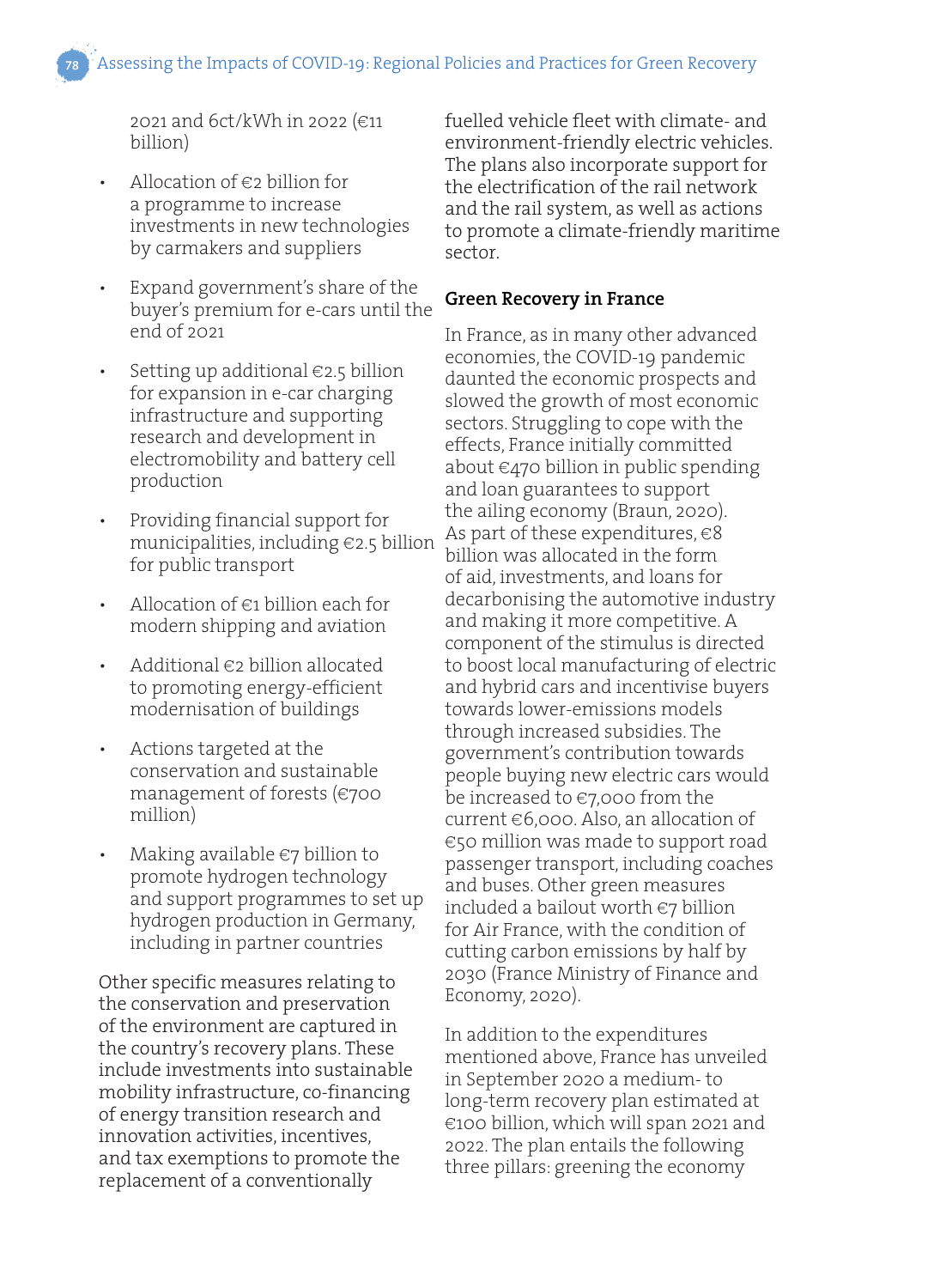(estimated at  $\epsilon$ 30 billion), promoting economic sovereignty and France's competitiveness (at a cost of  $\epsilon_{34}$ billion), and funding 'solidarity and skills' through social expenses (with €36 billion) (Braun, 2020).

It is worth mentioning that cities in France supported sustainable mobility measures, especially during the peak of pandemic, whilst other regions have laid down plans to do same. For instance, the Île-de-France region, which hosts the capital Paris, promised financial support for an existing bike project consisting of a network of nine protected cycleways linking the centre of Paris with key suburbs (Reid, 2020). €300 million was expected to fund a mix of new infrastructure and temporary 'corona cycleways'. Also, the region planned 650 kilometres of cycleways for the post-lockdown period.

### **5. Outlook and Expected Outcomes**

As described in this paper, the COVID-19 pandemic in the EU seems not to be over yet and governments across the region will have to deal with economic downturns as the pandemic continues. The contractions in the economies are largely associated with disruptions in demand and supply chains caused by closure of manufacturing and retail outlets and shops during lockdown periods. Measures being taken by the EU and summarised in this paper are expected to yield some growth results, propelling the EU's GDP to reach 5.8% growth in 2021. Support measures offered by EU members including France and Germany, aimed at assisting and preventing eventual collapse of sector activities, whilst protecting large firm employers who make enormous investments into the economy.

As seen in the EU, teleworking or working from home emerged as an important alternative that helped avoid job cuts in some instances. Teleworking helped avoid work-related trips during lockdown periods and contributed to averting pollution, as opinions have it that some cities experienced reductions in pollution during the lockdown periods (European Commission, 2020c). Despite the derived environmental benefits of teleworking, as have been shown in previous studies (Giovanis, 2018), there are concerns that the growth in teleworking could exacerbate inequalities in the labour economy since not all groups or categories of workers can have the opportunities to work from home, and might lose their positions as a result. For example, in the EU, there are reports that the feasibility of teleworking is greater for high-paid jobs and jobs in larger firms (European Commission, 2020c). It was estimated that only 20% of the employees in the retail, accommodation, and food sectors are able to work remotely, whilst there are higher possibilities (60% to 90%) for workers in sectors such as finance, insurance, information and communication, education, scientific and technical activities. For those who do not have the opportunity to telework, commuting meant that they had to use public transport systems, which were regarded as unsafe during the pandemic, or switch to private cars, which are also largely considered unsustainable. Such a divide in this new digital era presents challenges for policy makers and implementers to design innovative solutions to close any gaps thereof, whilst protecting the livelihoods of those in low-income brackets who are believed to have experienced greater economic impacts of the COVID-19 crisis (European Commission, 2020c).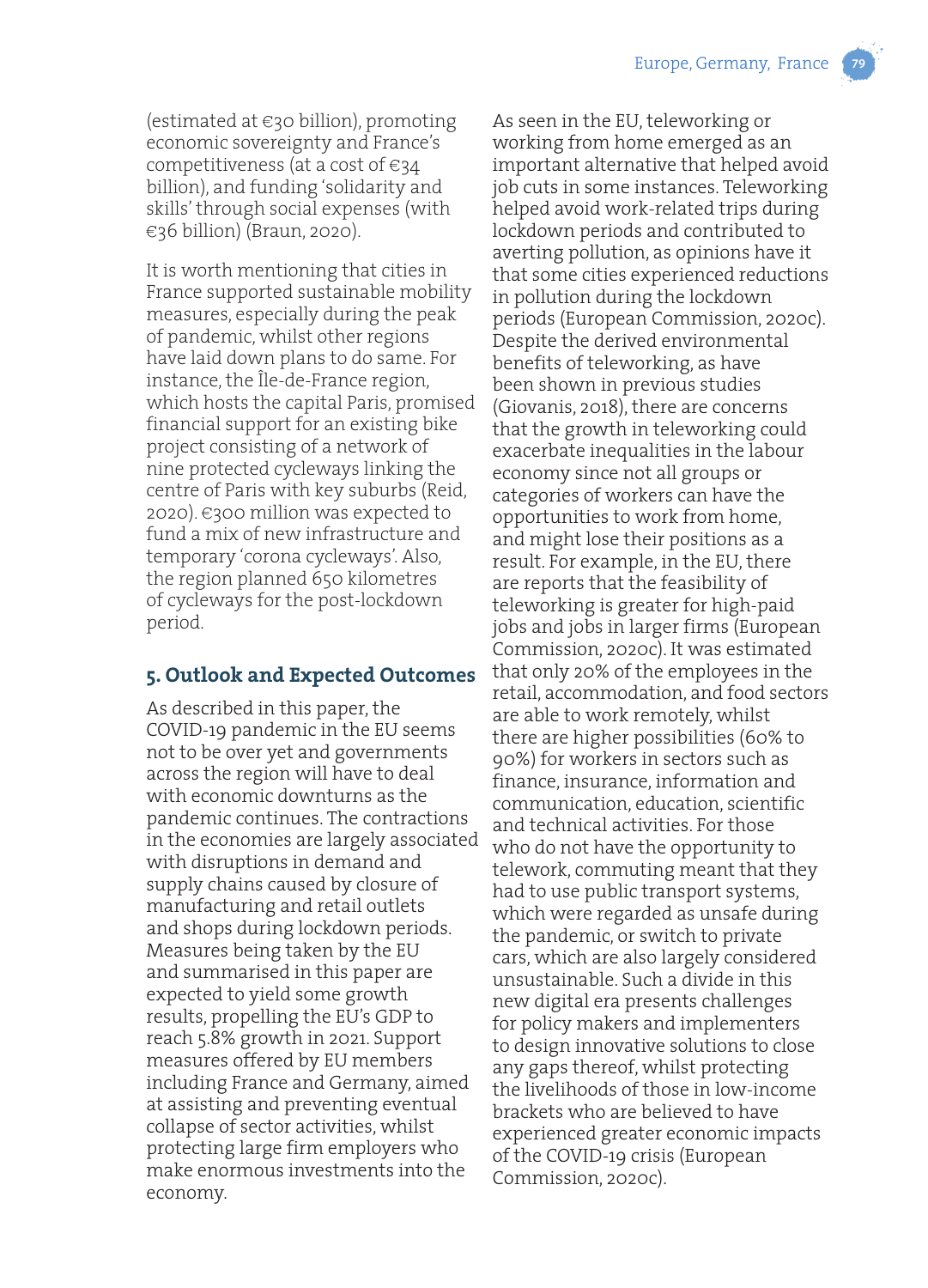The green recovery plans of Germany expansion of local bicycle infrastrucand France largely target the energy ture, including parking facilities (Oekoand the transport sectors. Considering Institut, 2020). Whilst investments in that Germany has a vibrant automo- the automobile industry as proposed bile industry and a resilient renewable in the recovery plans aim at promoting energy system, the recovery package as electric and hybrid cars and incentivisproposed by the German government ing purchases, the support for public constitutes a great effort to prevent a transport operations, which were badly relapse in previous achievements made affected during the pandemic, consoliin the promotion of cleaner automobiles dates the gains by promoting sustainand expansions in the country's renew-able transport systems. able power capacity. The government's recovery policy on capping renewables levy is intended to lessen the burden green transport, including hydrogen on renewable power consumers and facilitate expansion plans for renewable power generation. An assessment of the government's recovery plan points out that the plan can support municipalities in upgrading local public transport by promoting the rollout of e-buses and green innovations in bus and rail transport, and providing co-funding for the

In France, investments proposed for as well as energy-efficient buildings, will revitalise jobs in these sectors and complement other government initiatives that address unemployment, training, and broader social initiatives. Such huge investments as detailed in economic recovery plans, will drive the country's transformation towards a green economy.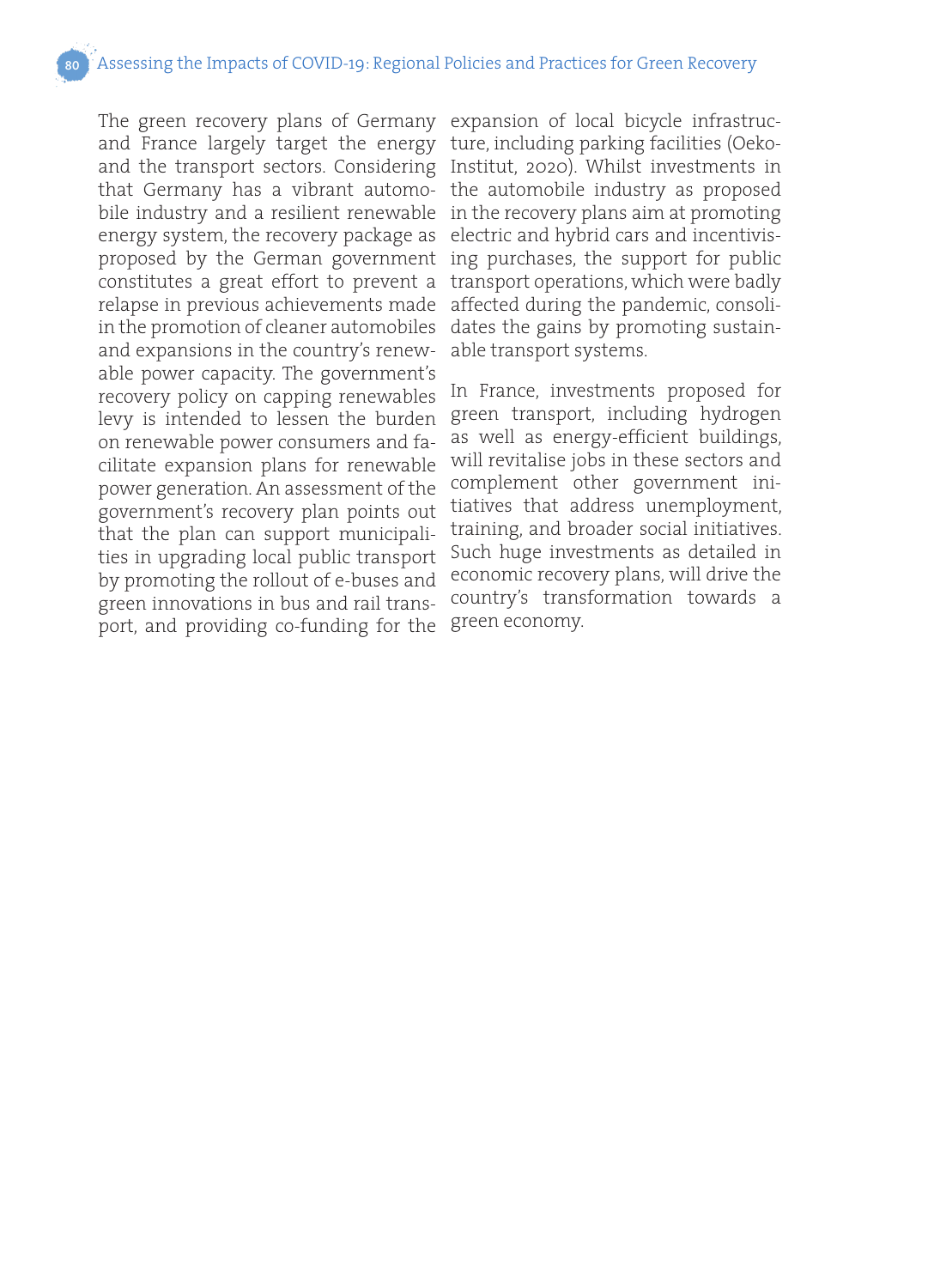# **REFERENCES**

- Becker, M. et al. (2020), 'Summer Travels Bring Rising Coronavirus Numbers to Germany'. Speigel International, 5 August. https://www.spiegel.de/international/ germany/the-second-wave-summer-travels-bring-rising-coronavirus-numbersto-germany-a-69dccbaa-a5ad-4186-aac8-29e6e0428849 (accessed 9 December 2020).
- Braun, E. (2020), 'French Government Lays Out Fresh €100B Stimulus Package: Prime Minister Outlines Raft of Measures to Help Kickstart a Recovery'. Politico, 3 September. https://www.politico.eu/article/france-coronavirus-100-billionstimulus-package/ (accessed 9 December 2020).
- Davies, P. and A. Tidey (2020), 'Coronavirus Job Cuts: Which Companies in Europe Are Slashing Their Workforces Because of COVID-19?' Euronews, 3 September. https://www.euronews.com/2020/07/24/coronavirus-job-cuts-whichcompanies-in-europe-are-slashing-their-workforces-because-of-co (accessed 9 November 2020).
- ECDC (2020a), '14-day COVID-19 Case and Death Notification Rates in the EU/EEA and UK'. https://www.ecdc.europa.eu/sites/default/files/images/Infographic-RRA-12update.png (accessed 9 November2020).
- ECDC (2020b), 'Cluster of Pneumonia Cases Caused by a Novel Coronavirus, Wuhan, China. Stockholm: European Centre for Disease Prevention and Control'. https:// www.ecdc.europa.eu/sites/default/files/documents/Risk%20assessment%20 -%20pneumonia%20Wuhan%20China%2017%20Jan%202020.pdf (accessed 6 October 2020).
- ECDC (2020c), 'COMMUNICABLE DISEASE THREATS REPORT: Week 40, 27 September-3 October 2020. Solna, Sweden: European Centre for Disease Prevention and Control (ECDC)'. https://www.ecdc.europa.eu/sites/default/files/ documents/Communicable-disease-threats-report-3-oct-2020.pdf (accessed 6 October 2020).
- ESA (2020a), 'Air Pollution Remains Low as Europeans Stay at Home'. https://www. esa.int/Applications/Observing\_the\_Earth/Copernicus/Sentinel-5P/Air\_ pollution\_remains\_low\_as\_Europeans\_stay\_at\_home (accessed 9 November 2020).
- ESA (2020b), 'COVID-19: Nitrogen Dioxide over China'. https://www.esa.int/ Applications/Observing\_the\_Earth/Copernicus/Sentinel-5P/COVID-19\_ nitrogen\_dioxide\_over\_China (accessed 9 November 2020).
- Eurelectric (2020), '15 June: Power Sector Recommendations For A Green Recovery'. https://www.eurelectric.org/news/covid-19/ (accessed 9 November 2020).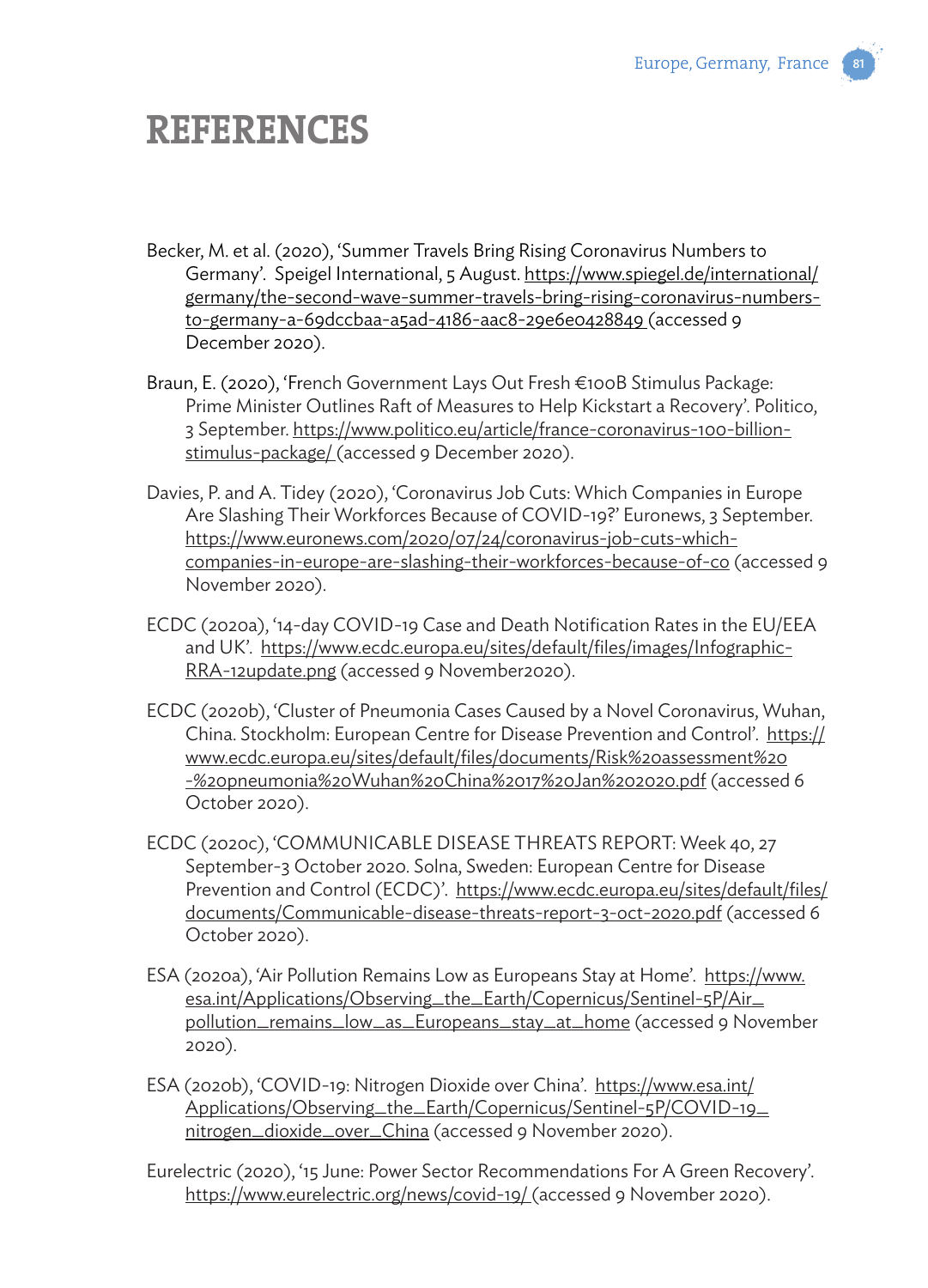- Eurofound (2020), 'Working during COVID-19'. https://www.eurofound.europa.eu/ data/covid-19/working-teleworking (accessed 9 November 2020).
- European Commission (2020a), '2021–2027 Long-Term EU Budget and Next Generation EU'. https://ec.europa.eu/info/strategy/eu-budget/long-term-eubudget/2021-2027\_en (accessed 9 November 2020).
- European Commission (2020b), 'European Economic Forecast: Summer 2020 (Interim). Luxembourg: European Union'. https://ec.europa.eu/info/sites/info/ files/economy-finance/ip132\_en.pdf (accessed 6 October 2020).
- European Commission (2020c), 'JRC Analyses COVID-19 Impact on Economy and Labour Markets to Help Guide EU Response'. https://ec.europa.eu/jrc/en/news/ jrc-analyses-covid-19-impact-economy-and-labour-markets-help-guide-euresponse (accessed 9 November 2020).
- European Commission (2021), Summer 2021 Economic Forecast: Reopening fuels recovery, https://ec.europa.eu/info/business-economy-euro/economicperformance-and-forecasts/economic-forecasts/summer-2021-economicforecast\_en (accessed 1 September 2021).
- European Council (2020a), 'CONCLUSIONS on the Response to the COVID-19 Pandemic in the EU Energy Sector – Road to Recovery - Council Conclusions (25 June 2020)'. https://data.consilium.europa.eu/doc/document/ST-9133-2020- INIT/en/pdf (accessed 6 October 2020).
- European Council (2020b), 'COVID-19 Coronavirus Pandemic'. https://www. consilium.europa.eu/en/policies/coronavirus/ (accessed 9 November 2020).
- European Council (2020c), 'Special Meeting of the European Council (17, 18, 19, 20 and 21 July 2020) – Conclusions'. https://www.consilium.europa.eu/ media/45109/210720-euco-final-conclusions-en.pdf (accessed 6 October 2020).
- European Data Portal (2020), 'COVID-19: Unemployment in Advanced Economies'. https://european-data-portal\_interactive.gitlab.io/covid-19/ UnemploymentVisual.html (accessed 9 November 2020).
- France Ministry of Finance and Economy (2020), 'Coronavirus COVID-19: Les mesures de soutien aux entreprises. La transition écologique au cœur du plan de soutien à l'automobile'. https://www.economie.gouv.fr/covid19-soutienentreprises/mesures-plan-soutien-automobile# (accessed 9 November 2020).
- German Federal Ministry of Finance (2020), 'Combating Corona Consequences, Securing Prosperity, Strengthening Sustainability: Coalition Committee Result'. 3 June. https://www.bundesfinanzministerium.de/Content/DE/Standardartikel/ Themen/Schlaglichter/Konjunkturpaket/2020-06-03-eckpunktepapier.pdf?\_\_ blob=publicationFile&v=8 (accessed 6 October 2020).
- Giovanis, E. (2018), 'The Relationship Between Teleworking, Traffic And Air Pollution'. *Atmospheric Pollution Research,* 9 (1), pp.1–14 .